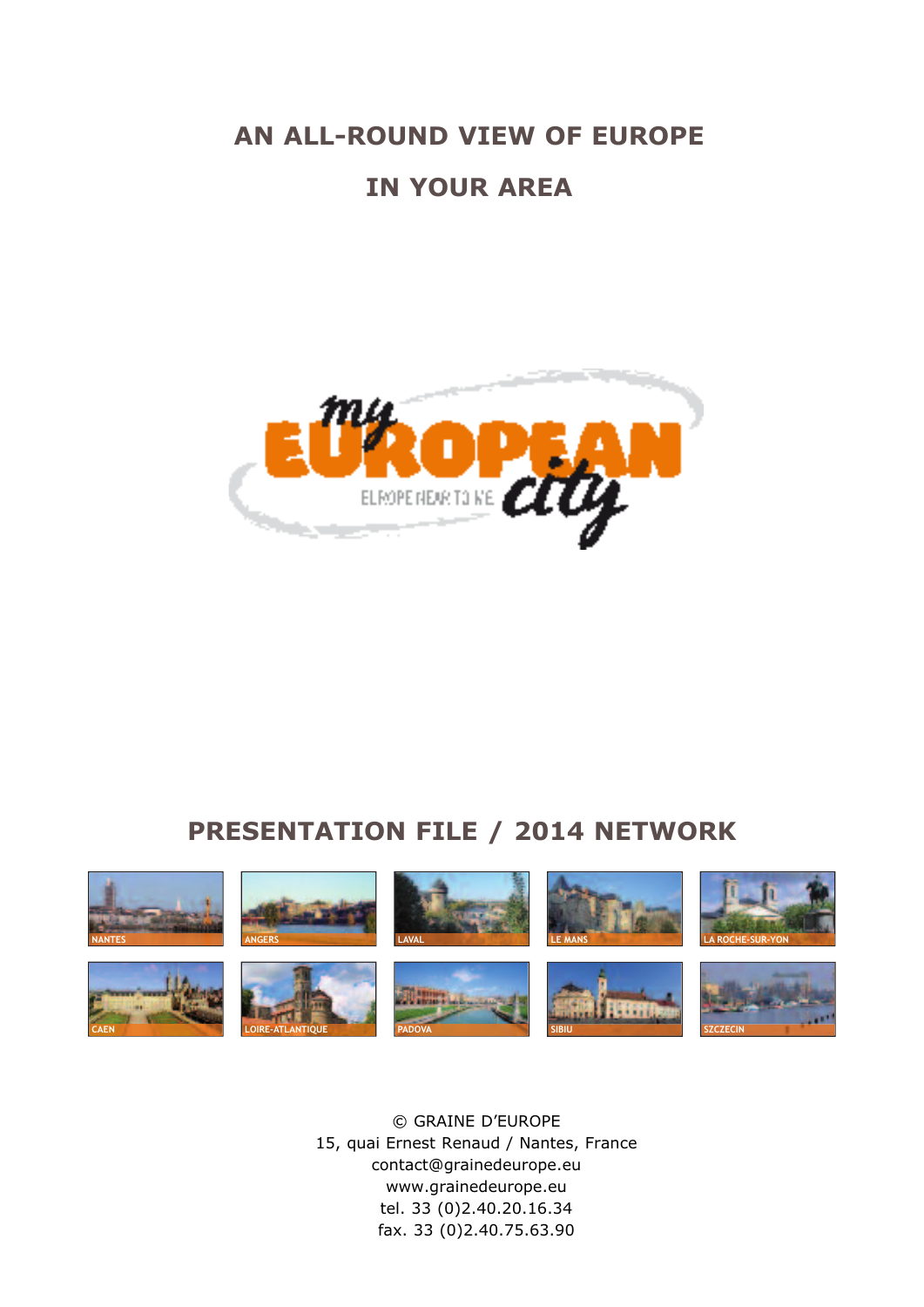### **My European city, a European network**

#### **THE CONCEPT**

What makes a city European? How do we get citizens to discover Europe close to home? This is the challenge which My European City has chosen to take up by proposing to raise awareness of Europe through heritage!

History, heritage, contemporary culture and economics are all levers that can be used to make people aware that they are living in a European city on a daily basis.

#### **HISTORY**

The initiative began in Nantes, before being extended to Laval, Le Mans, Angers and La Rochesur-Yon (Pays de la Loire), as well as to Caen.

Thanks to the support of the European Commission in 2010-2011 ("Europe for citizens" programme 2.3), the network developed in Europe in Padua (Italy), in Sibiu (Romania) and in Szczecin (Poland).

As the coordinator for My European City, Graine d'Europe supports project leaders in close collaboration with the scientific committee and both direct and affiliated partners.

In the desire to extend the sphere of activity to new areas, the network is open to other partners: associations, local authorities, foundations and companies...

#### **STATISTICAL REPORT**

- **>** European tours developed in 9 partner cities and areas.
- **>** More than 30 affiliated partners all over Europe.
- **>** A scientific committee made up of specialists in heritage and European citizenship.
- **>** More than 25,000 people's awareness raised across Europe.
- **>** More than 3,500 visitors who have already tried out the European tours.

**>** More than 2,000 visits right from the first few days to the www.myeuropeancity.eu site which is available to all internet users in 5 languages.

#### **THE NETWORK'S OBJECTIVES**

- **>** To work at the heart of a hub and spoke network based on interactive partnerships between civil society and local authority stakeholders in Europe.
- **>** To take on work in terms of raising awareness of European citizenship with a target audience over the long term.
- **>** To build a positive momentum in the area with decision-makers by highlighting its European dimension.

#### **THE NETWORK'S ACTIVITIES**

My European City, a European network of stakeholders driven by:

- **>** Exchanging good practices through thematic workgroups: mediation with the public, innovative formats, interaction between citizens and European heritage...
- **>** Sharing working methods, collaborative tools and an interactive platform.
- **>** Creating tours developed on the basis of European elements identified by the partners and the scientific committee.
- **>** Interaction between citizens and common European heritage.
- **>** Trying out innovative formats and creating mediation support materials: guided tours, brochures for self-guided tours, educational booklets, treasure hunts, virtual tours...
- **>** Organising special events tailored to the needs of a wide audience: training sessions for professionals, educational projects for schoolchildren, events for the general public...
- **>** Effective internet communication on a European scale, but also at a local level: the www.myeuropeancity.eu site, social and professional networks and promotional activities relayed across each partner area by the resource structures.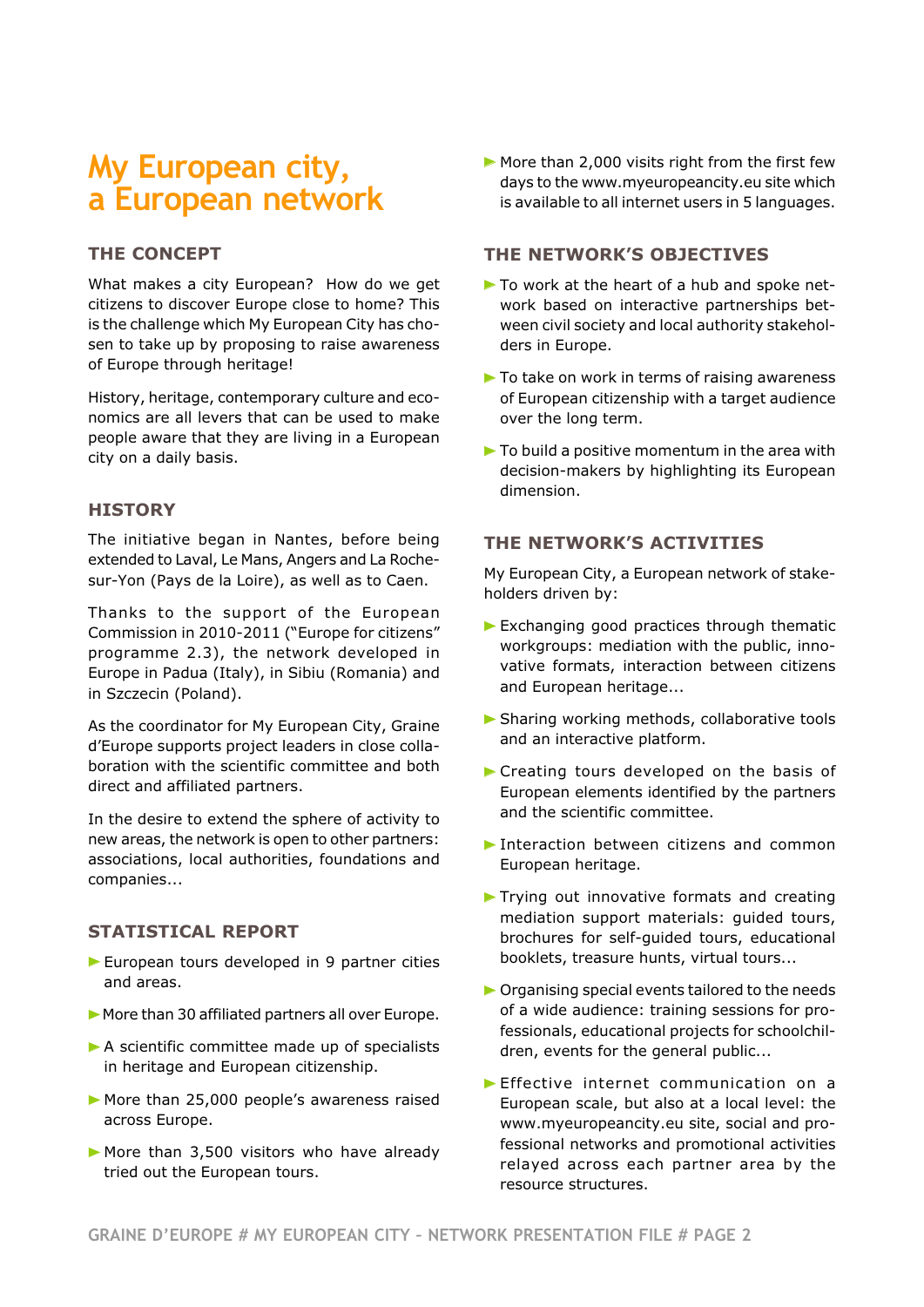### **Why join My European City network?**

#### **THE TARGET PARTNERS**

- **>** Citizens, associations, local authorities and foundations wishing to explore the European heritage of their area and to raise awareness of it.
- **>** Any city or area in Europe wishing to give an impetus to common European heritage in its area.
- **>** Cities which have applied for or have already been awarded the status of European Capital of Culture wishing to start work on promoting their own European dimension.
- **>** Networks of European cities and twinning committees wishing to have closer ties with respect to their areas of cooperation.

#### **THE NETWORK'S ADDED VALUE**

- **>** In contrast to a pyramid-shaped network, My European City is a professional network with a hub and spoke structure which offers every partner a privileged position.
- **>** The expertise of Graine d'Europe and the partners of My European City who have been developing the concept of European tours for 8 years in Europe.
- **>** The expertise of the scientific committee which supports research work and verifies the veracity of the contents of your area's European tour in collaboration with your local scientific partners.
- **>** Individual support in setting up your projects and advice about making a diagnosis of your area.
- **>** Creation of a web page dedicated to your European tour on the www.myeuropeancity.eu site supported by promotional and distributional activities for a wide audience.

#### **TAILORED PRODUCTS**

- **>** Creation of a virtual tour integrated into the My European City site (10 x 360° panoramic views with pop-up windows for commentaries).
- **>** Creation of a digital tour or any other product to make the European tours more dynamic.
- **>** Organisation of an event with the intention of going out to meet audiences: promotion of a tour, welcoming a delegation, meeting of professionals...
- **>** Translation of the whole site into a new European language so as to reach a wider public.

#### **THE IMPACT ON THE AREA**

- **>** A cross-fertilisation between the network's partners and those affiliated at the local level creating snowball effects.
- **>** Triggering awareness among citizens and developing a sense of belonging to a European community.
- **>** A dynamic European image along with greater visibility, a way to make the area more attractive.

#### **FINANCING**

- **>** To join the network, every new member pays an annual subscription.
- **>** The contribution of each partner, with the support of local decision-makers, covers the costs involved in the creation of European tours on a local basis.
- **>** As the network's coordinator, Graine d'Europe is the project leader within the framework of the European programmes and requests private financing from foundations and companies. These additional funds finance the meetings between the partners and the development of the network.